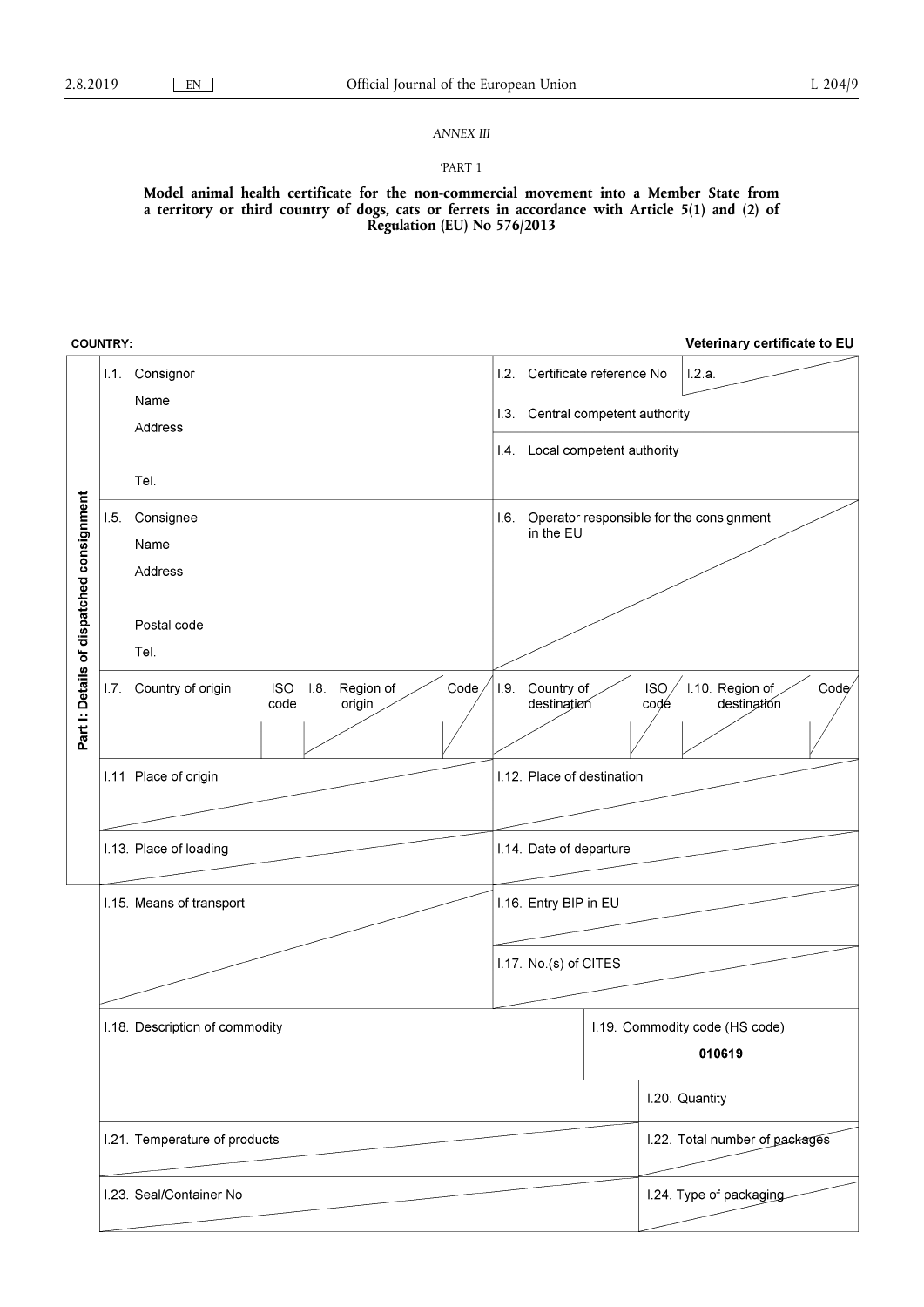## **COUNTRY:**

| NTRY: |                                          |     |        |       |                       |                                       | Veterinary certificate to EU  |
|-------|------------------------------------------|-----|--------|-------|-----------------------|---------------------------------------|-------------------------------|
|       | 1.25. Commodities certified for:<br>Pets |     |        |       |                       |                                       |                               |
|       | 1.26. For transit to 3rd Country         |     |        |       |                       | 1.27. For import or admission into EU |                               |
|       | 1.28. Identification of the commodities  |     |        |       |                       |                                       |                               |
|       | Species<br>(Scientific name)             | Sex | Colour | Breed | Identification number | Identification system                 | Date of birth<br>[dd/mm/yyyy] |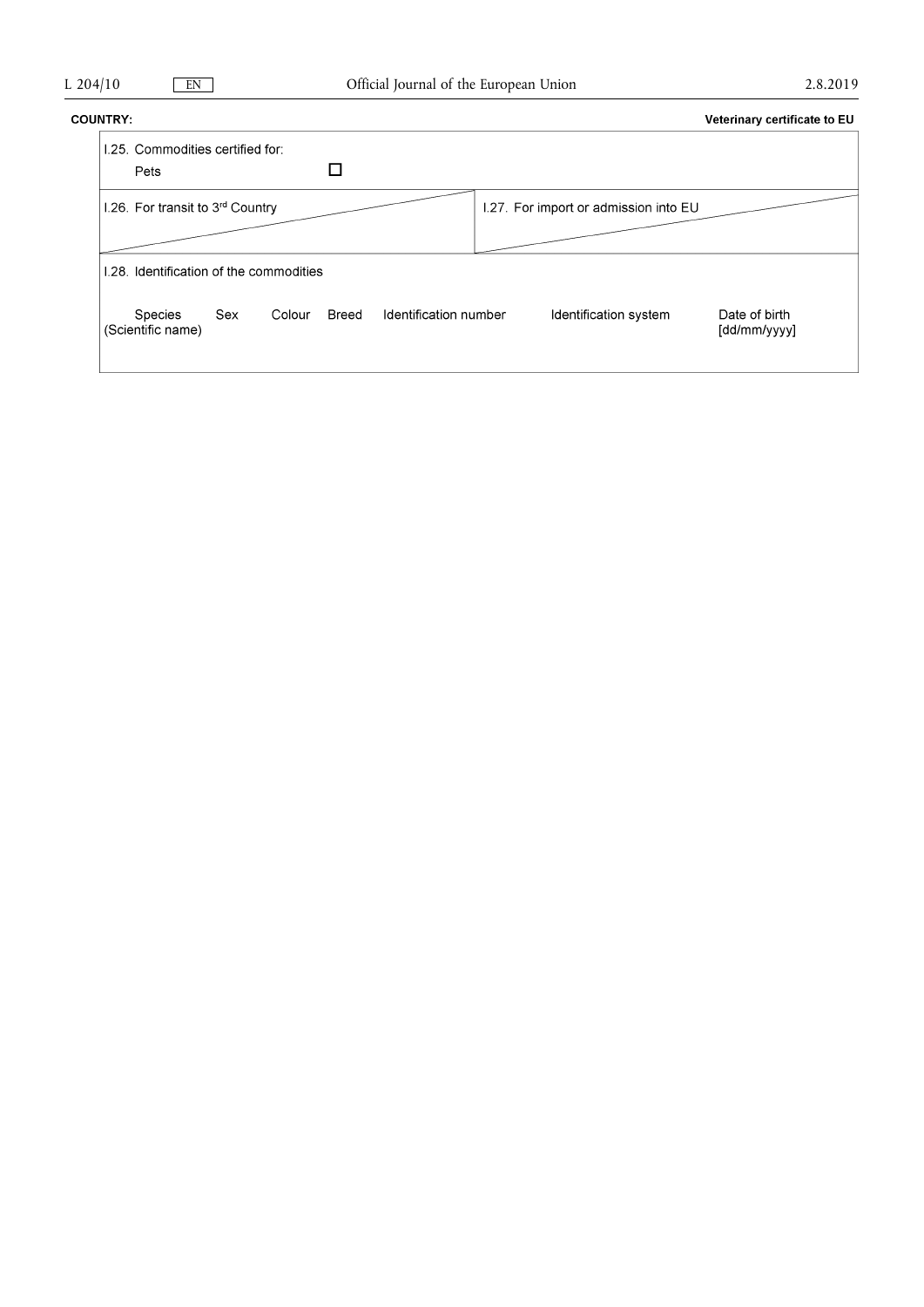Part II: Certification

## Non-commercial movement into a Member State from a territory or<br>third country of dogs, cats or ferrets in accordance with<br>Article 5(1) and (2) of Regulation (EU) No 576/2013

| <b>COUNTRY</b> |                                                  |  |                                                                                                                                                                                                                                                                                                                                                                                                                                                                                      |                                                                                                                                                         |                                       | Article 5(1) and (2) of Regulation (EU) No 576/2013                                                                                                                                                                                                                                                                                                                                                                                                                                                                                                                                                                                                                          |  |  |  |  |     |    |
|----------------|--------------------------------------------------|--|--------------------------------------------------------------------------------------------------------------------------------------------------------------------------------------------------------------------------------------------------------------------------------------------------------------------------------------------------------------------------------------------------------------------------------------------------------------------------------------|---------------------------------------------------------------------------------------------------------------------------------------------------------|---------------------------------------|------------------------------------------------------------------------------------------------------------------------------------------------------------------------------------------------------------------------------------------------------------------------------------------------------------------------------------------------------------------------------------------------------------------------------------------------------------------------------------------------------------------------------------------------------------------------------------------------------------------------------------------------------------------------------|--|--|--|--|-----|----|
| II.            |                                                  |  | Health information                                                                                                                                                                                                                                                                                                                                                                                                                                                                   |                                                                                                                                                         |                                       | II.a. Certificate reference No<br>II.b.                                                                                                                                                                                                                                                                                                                                                                                                                                                                                                                                                                                                                                      |  |  |  |  |     |    |
|                | Ι.                                               |  |                                                                                                                                                                                                                                                                                                                                                                                                                                                                                      |                                                                                                                                                         |                                       | the undersigned official veterinarian $(1)$ /veterinarian authorised by the competent authority                                                                                                                                                                                                                                                                                                                                                                                                                                                                                                                                                                              |  |  |  |  | (1) | 0f |
|                | Purpose/nature of journey attested by the owner: |  |                                                                                                                                                                                                                                                                                                                                                                                                                                                                                      |                                                                                                                                                         |                                       |                                                                                                                                                                                                                                                                                                                                                                                                                                                                                                                                                                                                                                                                              |  |  |  |  |     |    |
|                | II.1.                                            |  | responsibility of                                                                                                                                                                                                                                                                                                                                                                                                                                                                    |                                                                                                                                                         |                                       | the attached declaration $(2)$ by the owner or the natural person who has authorisation in writing from the owner<br>to carry out the non-commercial movement of the animals on behalf of the owner, supported by evidence $(3)$ ,<br>states that the animals described in Box 1.28 will accompany the owner or the natural person who has<br>authorisation in writing from the owner to carry out the non-commercial movement of the animals on behalf of<br>the owner within not more than five days of his movement and are not subject to a movement that aims at<br>their sale or a transfer of ownership, and during the non-commercial movement will remain under the |  |  |  |  |     |    |
|                | $(1)$ either                                     |  | [the owner;]                                                                                                                                                                                                                                                                                                                                                                                                                                                                         |                                                                                                                                                         |                                       |                                                                                                                                                                                                                                                                                                                                                                                                                                                                                                                                                                                                                                                                              |  |  |  |  |     |    |
| $(1)$ or       |                                                  |  |                                                                                                                                                                                                                                                                                                                                                                                                                                                                                      | [the natural person who has authorisation in writing from the owner to carry out the non-commercial movement<br>of the animals on behalf of the owner;] |                                       |                                                                                                                                                                                                                                                                                                                                                                                                                                                                                                                                                                                                                                                                              |  |  |  |  |     |    |
| $(^{1})$ or    |                                                  |  |                                                                                                                                                                                                                                                                                                                                                                                                                                                                                      | [the natural person designated by a carrier contracted by the owner to carry out the non-commercial<br>movement of the animals on behalf of the owner;] |                                       |                                                                                                                                                                                                                                                                                                                                                                                                                                                                                                                                                                                                                                                                              |  |  |  |  |     |    |
|                |                                                  |  |                                                                                                                                                                                                                                                                                                                                                                                                                                                                                      |                                                                                                                                                         |                                       | $(1)$ either [II.2. the animals described in Box I.28 are moved in a number of five or less;]                                                                                                                                                                                                                                                                                                                                                                                                                                                                                                                                                                                |  |  |  |  |     |    |
| $(1)$ or       |                                                  |  |                                                                                                                                                                                                                                                                                                                                                                                                                                                                                      |                                                                                                                                                         |                                       | [II.2. the animals described in Box I.28 are moved in a number of more than five, are more than six months old and<br>are going to participate in competitions, exhibitions or sporting events or in training for those events, and the<br>owner or the natural person referred to in point II.1 has provided evidence ( <sup>3</sup> ) that the animals are registered                                                                                                                                                                                                                                                                                                      |  |  |  |  |     |    |
|                | $(1)$ either                                     |  | [to attend such event;]                                                                                                                                                                                                                                                                                                                                                                                                                                                              |                                                                                                                                                         |                                       |                                                                                                                                                                                                                                                                                                                                                                                                                                                                                                                                                                                                                                                                              |  |  |  |  |     |    |
| $(1)$ or       |                                                  |  | [with an association organising such events;]                                                                                                                                                                                                                                                                                                                                                                                                                                        |                                                                                                                                                         |                                       |                                                                                                                                                                                                                                                                                                                                                                                                                                                                                                                                                                                                                                                                              |  |  |  |  |     |    |
|                |                                                  |  |                                                                                                                                                                                                                                                                                                                                                                                                                                                                                      |                                                                                                                                                         |                                       | Attestation of rabies vaccination and rabies antibody titration test:                                                                                                                                                                                                                                                                                                                                                                                                                                                                                                                                                                                                        |  |  |  |  |     |    |
|                |                                                  |  |                                                                                                                                                                                                                                                                                                                                                                                                                                                                                      |                                                                                                                                                         |                                       | $(1)$ either [II.3. the animals described in Box 1.28 are less than 12 weeks old and have not received an anti-rabies<br>vaccination, or are between 12 and 16 weeks old and have received an anti-rabies vaccination, but 21 days at<br>least have not elapsed since the completion of the primary vaccination against rabies carried out in<br>accordance with the validity requirements set out in Annex III to Regulation (EU) No 576/2013 (4), and                                                                                                                                                                                                                      |  |  |  |  |     |    |
|                |                                                  |  | II.3.1                                                                                                                                                                                                                                                                                                                                                                                                                                                                               |                                                                                                                                                         | they are accompanied by               | the territory or third country of provenance of the animals indicated in Box I.1 is listed in Annex II to<br>Implementing Regulation (EU) No 577/2013 and the Member State of destination indicated in Box<br>1.5 has informed the public that it authorises the movement of such animals into its territory, and                                                                                                                                                                                                                                                                                                                                                            |  |  |  |  |     |    |
| $(1)$ either   |                                                  |  | [II.3.2]                                                                                                                                                                                                                                                                                                                                                                                                                                                                             |                                                                                                                                                         |                                       | the attached declaration $(5)$ of the owner or the natural person referred to in point II.1 stating that<br>from birth until the time of the non-commercial movement the animals have had no contact with<br>wild animals of species susceptible to rabies;]                                                                                                                                                                                                                                                                                                                                                                                                                 |  |  |  |  |     |    |
| $(1)$ or       |                                                  |  | [11.3.2]                                                                                                                                                                                                                                                                                                                                                                                                                                                                             |                                                                                                                                                         | III to Regulation (EU) No 576/2013;]] | their mother, on whom they still depend, and it can be established that the mother received before<br>their birth an anti-rabies vaccination which complied with the validity requirements set out in Annex                                                                                                                                                                                                                                                                                                                                                                                                                                                                  |  |  |  |  |     |    |
|                |                                                  |  | $(1)$ or/and [II.3. the animals described in Box I.28 were at least 12 weeks old at the time of vaccination against rabies and at<br>least 21 days have elapsed since the completion of the primary anti-rabies vaccination (4) carried out in<br>accordance with the validity requirements set out in Annex III to Regulation (EU) No 576/2013 and any<br>subsequent revaccination was carried out within the period of validity of the preceding vaccination ( <sup>6</sup> ); and |                                                                                                                                                         |                                       |                                                                                                                                                                                                                                                                                                                                                                                                                                                                                                                                                                                                                                                                              |  |  |  |  |     |    |
| $(1)$ either   |                                                  |  | [II.3.1]                                                                                                                                                                                                                                                                                                                                                                                                                                                                             |                                                                                                                                                         |                                       | the animals described in Box 1.28 come from a territory or a third country listed in Annex II to<br>Implementing Regulation (EU) No 577/2013, either directly, through a territory or a third country<br>listed in Annex II to Implementing Regulation (EU) No 577/2013 or through a territory or a third<br>country other than those listed in Annex II to Implementing Regulation (EU) No 577/2013 in<br>accordance with point (c) of Article 12(1) of Regulation (EU) No 576/2013 $(7)$ , and the details of the<br>current anti-rabies vaccination are provided in the table below;                                                                                      |  |  |  |  |     |    |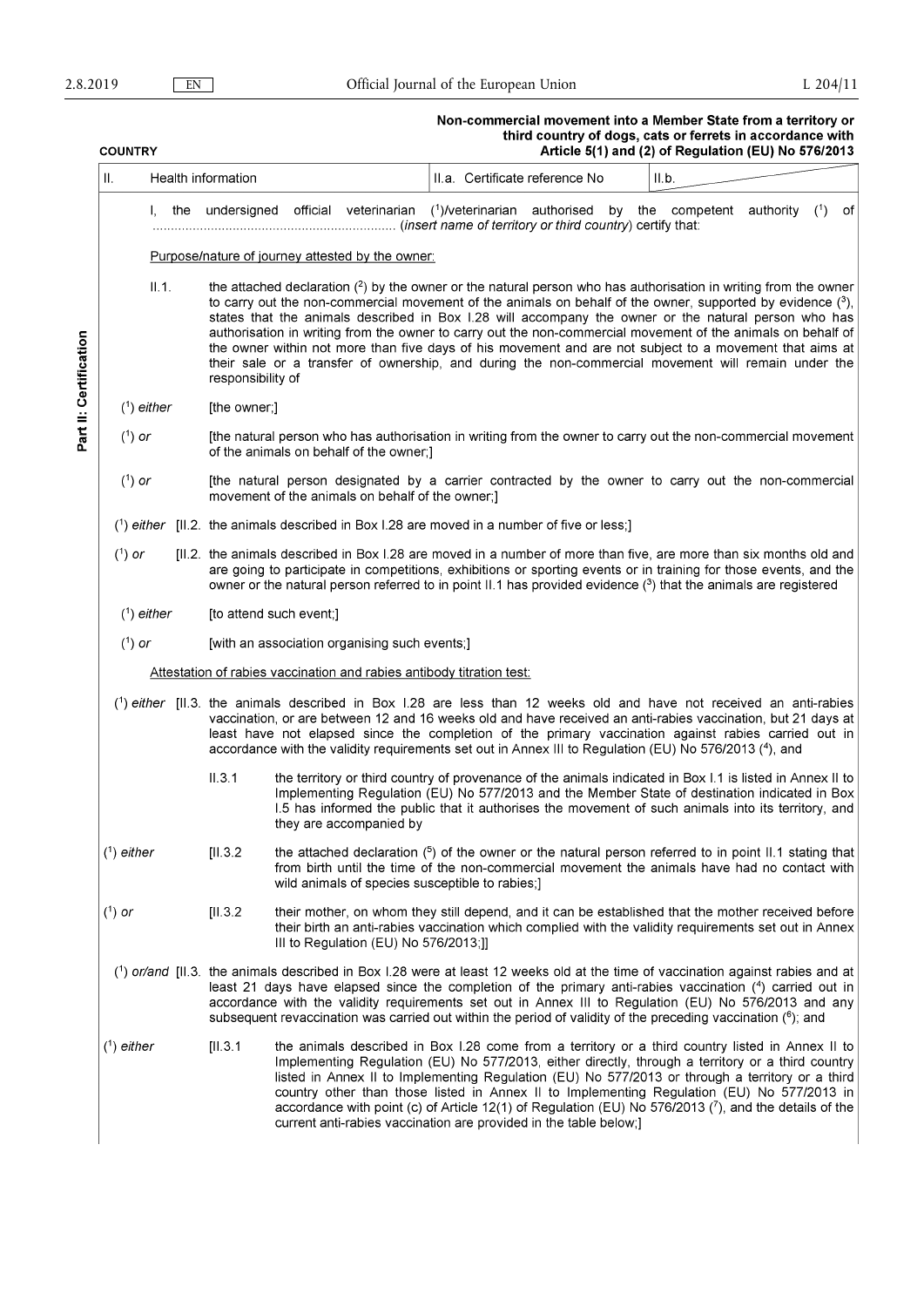## Non-commercial movement into a Member State from a territory or<br>third country of dogs, cats or ferrets in accordance with<br>Article 5(1) and (2) of Regulation (EU) No 576/2013

| Article 5(1) and (2) of Regulation (EU) No 576/2013<br><b>COUNTRY</b>                                                                                                                                                                                                                                                                                                                                                                                                      |                                                                        |  |                                                                                                                                                                                                                                                                                                                                                                                                                                                                                                                                                                                                                                                                                                                                                                                                                                                                                      |  |                                                    |                        |                                   |                                          |                                                  |  |
|----------------------------------------------------------------------------------------------------------------------------------------------------------------------------------------------------------------------------------------------------------------------------------------------------------------------------------------------------------------------------------------------------------------------------------------------------------------------------|------------------------------------------------------------------------|--|--------------------------------------------------------------------------------------------------------------------------------------------------------------------------------------------------------------------------------------------------------------------------------------------------------------------------------------------------------------------------------------------------------------------------------------------------------------------------------------------------------------------------------------------------------------------------------------------------------------------------------------------------------------------------------------------------------------------------------------------------------------------------------------------------------------------------------------------------------------------------------------|--|----------------------------------------------------|------------------------|-----------------------------------|------------------------------------------|--------------------------------------------------|--|
| Health information<br>Ш.                                                                                                                                                                                                                                                                                                                                                                                                                                                   |                                                                        |  |                                                                                                                                                                                                                                                                                                                                                                                                                                                                                                                                                                                                                                                                                                                                                                                                                                                                                      |  | II.a. Certificate reference No<br>II.b.            |                        |                                   |                                          |                                                  |  |
| $(1)$ or                                                                                                                                                                                                                                                                                                                                                                                                                                                                   | [II.3.1]                                                               |  | the animals described in Box 1.28 come from, or are scheduled to transit through, a territory or third<br>country other than those listed in Annex II to Implementing Regulation (EU) No 577/2013 and a<br>rabies antibody titration test $(^{8})$ , carried out on a blood sample taken by the veterinarian authorised<br>by the competent authority on the date indicated in the table below not less than 30 days after the<br>preceding vaccination and at least three months prior to the date of issue of this certificate, proved<br>an antibody titre equal to or greater than 0,5 IU/ml $(9)$ and any subsequent revaccination was<br>carried out within the period of validity of the preceding vaccination $(6)$ , and the details of the<br>current anti-rabies vaccination and the date of sampling for testing the immune response are<br>provided in the table below: |  |                                                    |                        |                                   |                                          |                                                  |  |
|                                                                                                                                                                                                                                                                                                                                                                                                                                                                            | <b>Transponder or tattoo</b>                                           |  |                                                                                                                                                                                                                                                                                                                                                                                                                                                                                                                                                                                                                                                                                                                                                                                                                                                                                      |  |                                                    |                        | <b>Validity of</b><br>vaccination |                                          |                                                  |  |
| Alphanumeric<br>code of the<br>animal                                                                                                                                                                                                                                                                                                                                                                                                                                      | Date of<br>implantation<br>and/or<br>reading $(^{10})$<br>[dd/mm/yyyy] |  | Date of<br>vaccination<br>[dd/mm/yyyy]                                                                                                                                                                                                                                                                                                                                                                                                                                                                                                                                                                                                                                                                                                                                                                                                                                               |  | Name and<br>manufacturer<br>of vaccine             | <b>Batch</b><br>number | [dd/mm/yyyy]<br>From              | [dd/mm/yyyy]<br>$\mathbf{c}$             | Date of the<br>blood<br>sampling<br>[dd/mm/yyyy] |  |
|                                                                                                                                                                                                                                                                                                                                                                                                                                                                            |                                                                        |  |                                                                                                                                                                                                                                                                                                                                                                                                                                                                                                                                                                                                                                                                                                                                                                                                                                                                                      |  |                                                    |                        |                                   |                                          |                                                  |  |
|                                                                                                                                                                                                                                                                                                                                                                                                                                                                            |                                                                        |  |                                                                                                                                                                                                                                                                                                                                                                                                                                                                                                                                                                                                                                                                                                                                                                                                                                                                                      |  |                                                    |                        |                                   |                                          |                                                  |  |
|                                                                                                                                                                                                                                                                                                                                                                                                                                                                            |                                                                        |  |                                                                                                                                                                                                                                                                                                                                                                                                                                                                                                                                                                                                                                                                                                                                                                                                                                                                                      |  |                                                    |                        |                                   |                                          |                                                  |  |
|                                                                                                                                                                                                                                                                                                                                                                                                                                                                            |                                                                        |  |                                                                                                                                                                                                                                                                                                                                                                                                                                                                                                                                                                                                                                                                                                                                                                                                                                                                                      |  |                                                    |                        |                                   |                                          |                                                  |  |
|                                                                                                                                                                                                                                                                                                                                                                                                                                                                            |                                                                        |  | Attestation of anti-parasite treatment:                                                                                                                                                                                                                                                                                                                                                                                                                                                                                                                                                                                                                                                                                                                                                                                                                                              |  |                                                    |                        |                                   |                                          | IJ                                               |  |
| $(1)$ either<br>[II.4]<br>the dogs described in Box 1.28 are destined for a Member State listed in the Annex to Commission<br>Implementing Regulation (EU) 2018/878 and have been treated against Echinococcus<br>multilocularis, and the details of the treatment carried out by the administering veterinarian in<br>accordance with Article 6 of Commission Delegated Regulation (EU) 2018/772 ( $^{11}$ ) ( $^{12}$ ) ( $^{13}$ ) are<br>provided in the table below.] |                                                                        |  |                                                                                                                                                                                                                                                                                                                                                                                                                                                                                                                                                                                                                                                                                                                                                                                                                                                                                      |  |                                                    |                        |                                   |                                          |                                                  |  |
| $(1)$ or                                                                                                                                                                                                                                                                                                                                                                                                                                                                   | [II.4]                                                                 |  | the dogs described in Box 1.28 have not been treated against Echinococcus multilocularis (11).]                                                                                                                                                                                                                                                                                                                                                                                                                                                                                                                                                                                                                                                                                                                                                                                      |  |                                                    |                        |                                   |                                          |                                                  |  |
|                                                                                                                                                                                                                                                                                                                                                                                                                                                                            |                                                                        |  | <b>Anti-echinococcus treatment</b>                                                                                                                                                                                                                                                                                                                                                                                                                                                                                                                                                                                                                                                                                                                                                                                                                                                   |  |                                                    |                        |                                   | Administering veterinarian               |                                                  |  |
| <b>Transponder or tattoo</b><br>number of the dog                                                                                                                                                                                                                                                                                                                                                                                                                          |                                                                        |  | Name and manufacturer<br>of the product                                                                                                                                                                                                                                                                                                                                                                                                                                                                                                                                                                                                                                                                                                                                                                                                                                              |  | Date [dd/mm/yyyy] and time<br>of treatment [00:00] |                        |                                   | Name in capitals, stamp<br>and signature |                                                  |  |
|                                                                                                                                                                                                                                                                                                                                                                                                                                                                            |                                                                        |  |                                                                                                                                                                                                                                                                                                                                                                                                                                                                                                                                                                                                                                                                                                                                                                                                                                                                                      |  |                                                    |                        |                                   |                                          |                                                  |  |
|                                                                                                                                                                                                                                                                                                                                                                                                                                                                            |                                                                        |  |                                                                                                                                                                                                                                                                                                                                                                                                                                                                                                                                                                                                                                                                                                                                                                                                                                                                                      |  |                                                    |                        |                                   |                                          |                                                  |  |
|                                                                                                                                                                                                                                                                                                                                                                                                                                                                            |                                                                        |  |                                                                                                                                                                                                                                                                                                                                                                                                                                                                                                                                                                                                                                                                                                                                                                                                                                                                                      |  |                                                    |                        |                                   |                                          |                                                  |  |
|                                                                                                                                                                                                                                                                                                                                                                                                                                                                            |                                                                        |  |                                                                                                                                                                                                                                                                                                                                                                                                                                                                                                                                                                                                                                                                                                                                                                                                                                                                                      |  |                                                    |                        |                                   |                                          | IJ                                               |  |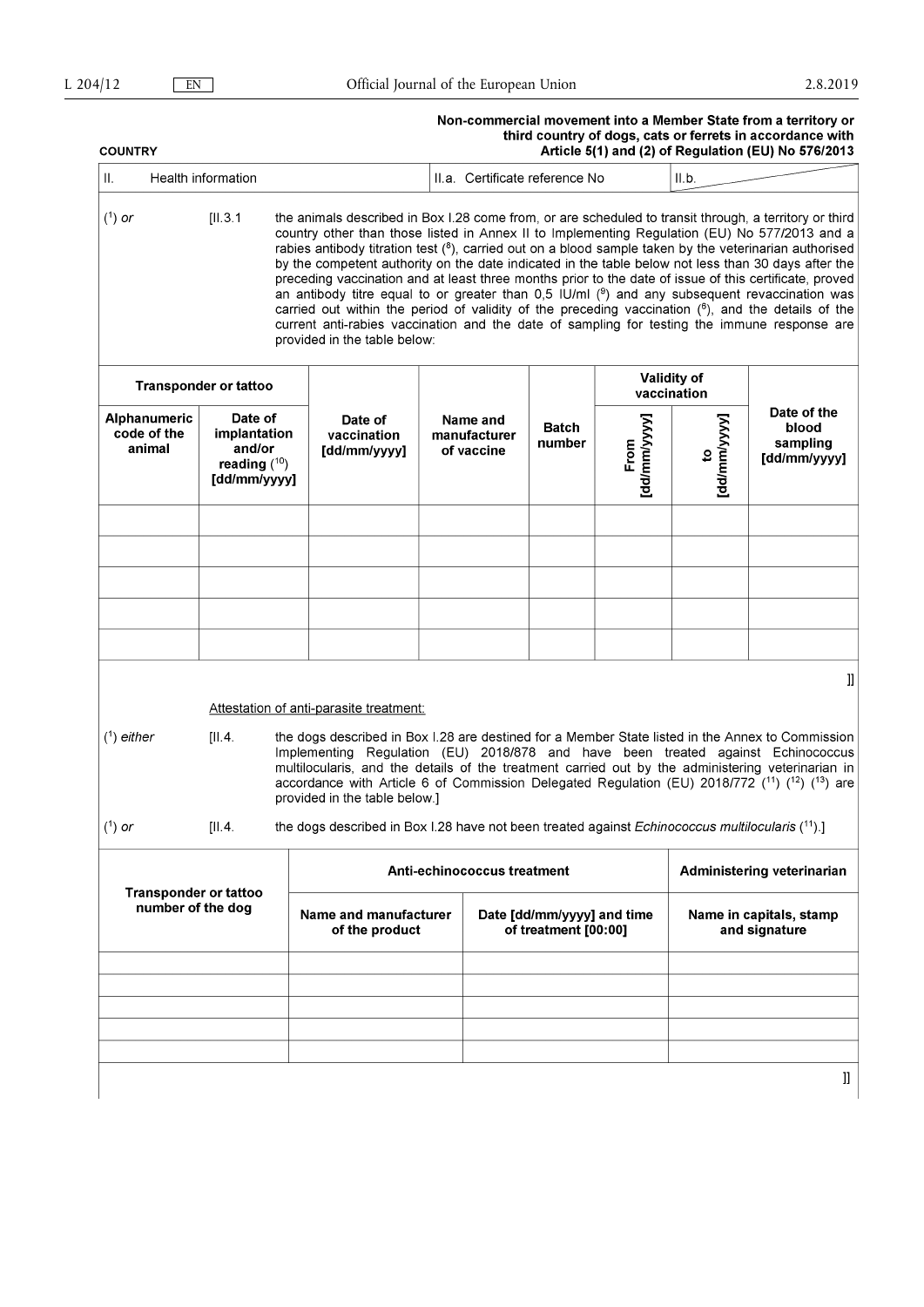## Non-commercial movement into a Member State from a territory<br>or third country of dogs, cats or ferrets in accordance with<br>Article 5(1) and (2) of Regulation (FU) No 576/2013

| Article 5(1) and (2) of Regulation (EU) No 576/2013<br><b>COUNTRY</b> |                                                                                                                                                                                                                                                                                              |                                                                                                                                                                                                                                                                                                                                                                                                                                                                                                                                                                                                                                                                                                                                                     |  |                                |       |  |
|-----------------------------------------------------------------------|----------------------------------------------------------------------------------------------------------------------------------------------------------------------------------------------------------------------------------------------------------------------------------------------|-----------------------------------------------------------------------------------------------------------------------------------------------------------------------------------------------------------------------------------------------------------------------------------------------------------------------------------------------------------------------------------------------------------------------------------------------------------------------------------------------------------------------------------------------------------------------------------------------------------------------------------------------------------------------------------------------------------------------------------------------------|--|--------------------------------|-------|--|
| Н.                                                                    |                                                                                                                                                                                                                                                                                              | Health information                                                                                                                                                                                                                                                                                                                                                                                                                                                                                                                                                                                                                                                                                                                                  |  | II.a. Certificate reference No | II.b. |  |
| <b>Notes</b>                                                          |                                                                                                                                                                                                                                                                                              |                                                                                                                                                                                                                                                                                                                                                                                                                                                                                                                                                                                                                                                                                                                                                     |  |                                |       |  |
| (a)                                                                   |                                                                                                                                                                                                                                                                                              | This certificate is meant for dogs (Canis lupus familiaris), cats (Felis silvestris catus) and ferrets (Mustela putorius<br>furo).                                                                                                                                                                                                                                                                                                                                                                                                                                                                                                                                                                                                                  |  |                                |       |  |
| (b)                                                                   |                                                                                                                                                                                                                                                                                              | This certificate is valid for 10 days from the date of issue by the official veterinarian until the date of the<br>documentary and identity checks at the designated Union travellers' point of entry (available at<br>http://ec.europa.eu/food/animal/liveanimals/pets/pointsentry_en.htm).                                                                                                                                                                                                                                                                                                                                                                                                                                                        |  |                                |       |  |
|                                                                       |                                                                                                                                                                                                                                                                                              | In the case of transport by sea, that period of 10 days is extended by an additional period corresponding to the<br>duration of the journey by sea.                                                                                                                                                                                                                                                                                                                                                                                                                                                                                                                                                                                                 |  |                                |       |  |
|                                                                       |                                                                                                                                                                                                                                                                                              | For the purpose of further movement into other Member States, this certificate is valid from the date of the<br>documentary and identity checks for a total of four months or until the date of expiry of the validity of the anti-rabies<br>vaccination or until the conditions relating to animals less than 16 weeks old referred to in point II.3 cease to apply,<br>whichever date is earlier. Please note that certain Member States have informed that the movement into their<br>territory of animals less than 16 weeks old referred to in point II.3 is not authorised. You may wish to inquire at<br>http://ec.europa.eu/food/animal/liveanimals/pets/index_en.htm.                                                                      |  |                                |       |  |
| Part I:                                                               |                                                                                                                                                                                                                                                                                              |                                                                                                                                                                                                                                                                                                                                                                                                                                                                                                                                                                                                                                                                                                                                                     |  |                                |       |  |
| Box 1.5:                                                              |                                                                                                                                                                                                                                                                                              | Consignee: indicate Member State of first destination.                                                                                                                                                                                                                                                                                                                                                                                                                                                                                                                                                                                                                                                                                              |  |                                |       |  |
|                                                                       | Box 1.28:                                                                                                                                                                                                                                                                                    | <i>Identification system:</i> select of the following: transponder or tattoo.                                                                                                                                                                                                                                                                                                                                                                                                                                                                                                                                                                                                                                                                       |  |                                |       |  |
|                                                                       |                                                                                                                                                                                                                                                                                              | Identification number, indicate the transponder or tattoo alphanumeric code.                                                                                                                                                                                                                                                                                                                                                                                                                                                                                                                                                                                                                                                                        |  |                                |       |  |
|                                                                       |                                                                                                                                                                                                                                                                                              | Date of birth/breed: as stated by the owner.                                                                                                                                                                                                                                                                                                                                                                                                                                                                                                                                                                                                                                                                                                        |  |                                |       |  |
| Part II:                                                              |                                                                                                                                                                                                                                                                                              |                                                                                                                                                                                                                                                                                                                                                                                                                                                                                                                                                                                                                                                                                                                                                     |  |                                |       |  |
| (1)                                                                   |                                                                                                                                                                                                                                                                                              | Keep as appropriate.                                                                                                                                                                                                                                                                                                                                                                                                                                                                                                                                                                                                                                                                                                                                |  |                                |       |  |
| (2)                                                                   | The declaration referred to in point II.1 shall be attached to the certificate and comply with the model and additional<br>requirements set out in Part 3 of Annex IV to Implementing Regulation (EU) No 577/2013.                                                                           |                                                                                                                                                                                                                                                                                                                                                                                                                                                                                                                                                                                                                                                                                                                                                     |  |                                |       |  |
| $(3)$                                                                 | The evidence referred to in point II.1 (e.g. boarding pass, flight ticket) and in point II. 2 (e.g. receipt of entry to the event,<br>proof of membership) shall be surrendered on request by the competent authorities responsible for the checks referred to<br>in point (b) of the Notes. |                                                                                                                                                                                                                                                                                                                                                                                                                                                                                                                                                                                                                                                                                                                                                     |  |                                |       |  |
| $(4)$                                                                 | Any revaccination must be considered a primary vaccination if it was not carried out within the period of validity of a<br>previous vaccination.                                                                                                                                             |                                                                                                                                                                                                                                                                                                                                                                                                                                                                                                                                                                                                                                                                                                                                                     |  |                                |       |  |
| (5)                                                                   | The declaration referred to in point II.3.2 to be attached to the certificate complies with the format, layout and language<br>requirements laid down in Parts 1 and 3 of Annex I to Implementing Regulation (EU) No 577/2013.                                                               |                                                                                                                                                                                                                                                                                                                                                                                                                                                                                                                                                                                                                                                                                                                                                     |  |                                |       |  |
| (6)                                                                   |                                                                                                                                                                                                                                                                                              | A certified copy of the identification and vaccination details of the animals concerned shall be attached to the certificate.                                                                                                                                                                                                                                                                                                                                                                                                                                                                                                                                                                                                                       |  |                                |       |  |
| (7)                                                                   |                                                                                                                                                                                                                                                                                              | The third option is subject to the condition that the owner or the natural person referred to in point II.1 provides, on request<br>by the competent authorities responsible for the checks referred to in point (b), a declaration stating that the animals have<br>had no contact with animals of species susceptible of rabies and remain secure within the means of transport or the<br>perimeter of an international airport during the transit through a territory or a third country other than those listed in Annex II<br>to Implementing Regulation (EU) No 577/2013. This declaration shall comply with the format, layout and language<br>requirements set out in Parts 2 and 3 of Annex I to Implementing Regulation (EU) No 577/2013. |  |                                |       |  |
|                                                                       |                                                                                                                                                                                                                                                                                              |                                                                                                                                                                                                                                                                                                                                                                                                                                                                                                                                                                                                                                                                                                                                                     |  |                                |       |  |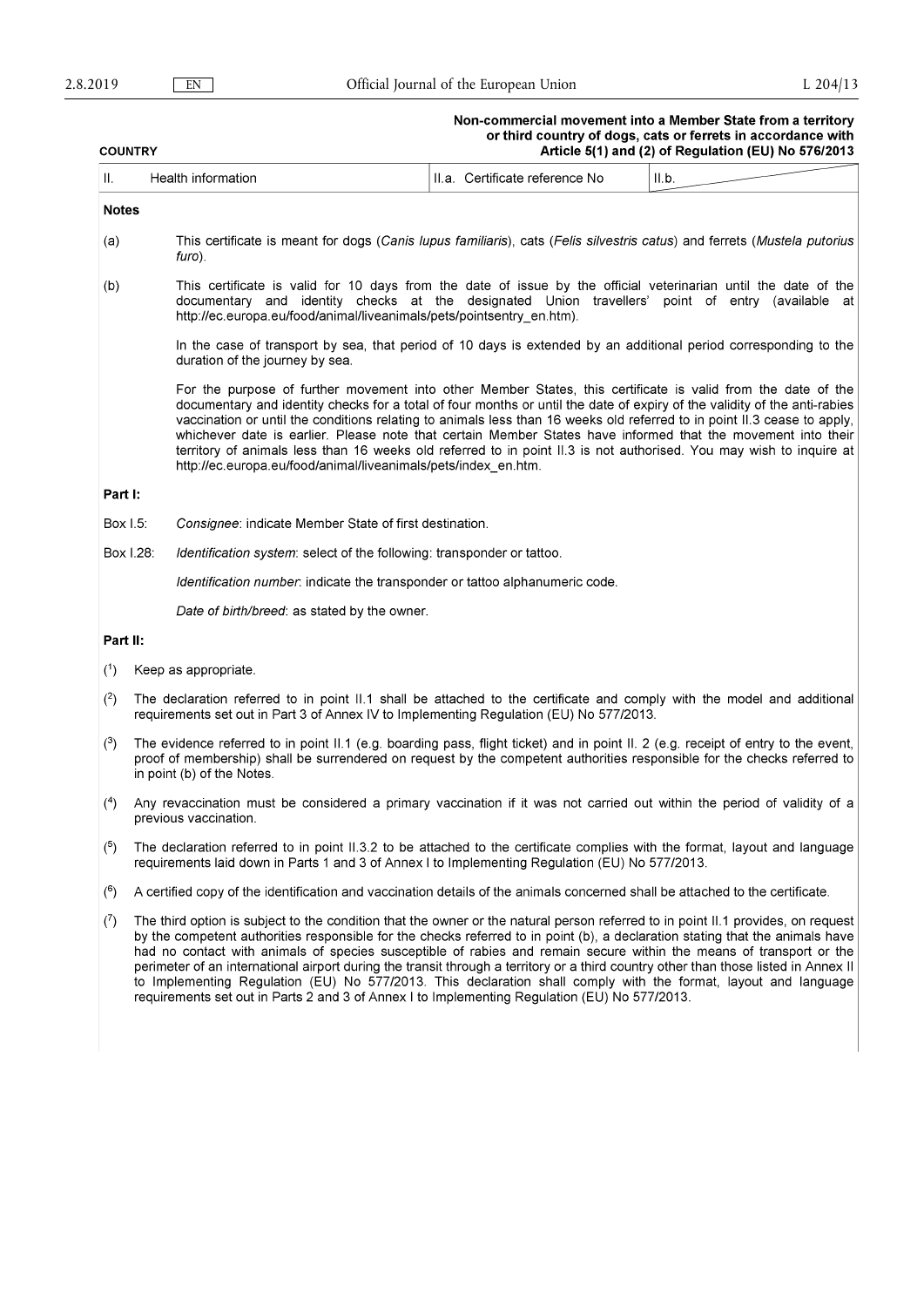# Non-commercial movement into a Member State from a territory<br>or third country of dogs, cats or ferrets in accordance with<br>Article 5(1) and (2) of Regulation (EU) No 576/2013

| <b>COUNTRY</b> |                                                                                                                                                                                                                                                                                                                                                | Article 5(1) and (2) of Regulation (EU) No 576/2013 |                                                                                                                           |       |  |  |  |
|----------------|------------------------------------------------------------------------------------------------------------------------------------------------------------------------------------------------------------------------------------------------------------------------------------------------------------------------------------------------|-----------------------------------------------------|---------------------------------------------------------------------------------------------------------------------------|-------|--|--|--|
| П.             | Health information                                                                                                                                                                                                                                                                                                                             |                                                     | II.a. Certificate reference No                                                                                            | II.b. |  |  |  |
| (8)            | The rabies antibody titration test referred to in point II.3.1:                                                                                                                                                                                                                                                                                |                                                     |                                                                                                                           |       |  |  |  |
|                | the date of vaccination and three months before the date of import;                                                                                                                                                                                                                                                                            |                                                     | must be carried out on a sample collected by a veterinarian authorised by the competent authority, at least 30 days after |       |  |  |  |
|                | must measure a level of neutralising antibody to rabies virus in serum equal to or greater than 0.5 IU/ml;                                                                                                                                                                                                                                     |                                                     |                                                                                                                           |       |  |  |  |
|                | must be performed by a laboratory approved in accordance with Article 3 of Council Decision 2000/258/EC (list of approved<br>laboratories available at http://ec.europa.eu/food/animal/liveanimals/pets/approval_en.htm);                                                                                                                      |                                                     |                                                                                                                           |       |  |  |  |
|                | does not have to be renewed on an animal, which following that test with satisfactory results, has been revaccinated<br>against rabies within the period of validity of a previous vaccination.                                                                                                                                                |                                                     |                                                                                                                           |       |  |  |  |
|                | A certified copy of the official report from the approved laboratory on the results of the rabies antibody test referred to in<br>point II.3.1 shall be attached to the certificate.                                                                                                                                                           |                                                     |                                                                                                                           |       |  |  |  |
| (9)            | By certifying this result, the official veterinarian confirms that he has verified, to the best of his ability and where necessary<br>with contacts with the laboratory indicated in the report, the authenticity of the laboratory report on the results of the<br>antibody titration test referred to in point II.3.1.                       |                                                     |                                                                                                                           |       |  |  |  |
| (10)           | In conjunction with footnote (6), the marking of the animals concerned by the implantation of a transponder or by a clearly<br>readable tattoo applied before 3 July 2011 must be verified before any entry is made in this certificate and must always<br>precede any vaccination, or where applicable, testing carried out on those animals. |                                                     |                                                                                                                           |       |  |  |  |
| (11)           | The treatment against <i>Echinococcus multilocularis</i> referred to in point II.4 must:                                                                                                                                                                                                                                                       |                                                     |                                                                                                                           |       |  |  |  |
|                | be administered by a veterinarian within a period of not more than 120 hours and not less than 24 hours before the time of<br>the scheduled entry of the dogs into one of the Member States or parts thereof listed in the Annex to Implementing<br>Regulation (EU) 2018/878;                                                                  |                                                     |                                                                                                                           |       |  |  |  |
|                | consist of an approved medicinal product which contains the appropriate dose of praziquantel or pharmacologically active<br>substances, which alone or in combination, have been proven to reduce the burden of mature and immature intestinal<br>forms of Echinococcus multilocularis in the host species concerned.                          |                                                     |                                                                                                                           |       |  |  |  |
| (12)           | The table referred to in point II.4 must be used to document the details of a further treatment if administered after the date<br>the certificate was signed and prior to the scheduled entry into one of the Member States or parts thereof listed in the<br>Annex to Implementing Regulation (EU) 2018/878.                                  |                                                     |                                                                                                                           |       |  |  |  |
| (13)           | The table referred to in point II.4 must be used to document the details of treatments if administered after the date the<br>certificate was signed for the purpose of further movement into other Member States described in point (b) of the Notes and<br>in conjunction with footnote (11).                                                 |                                                     |                                                                                                                           |       |  |  |  |
|                | Official veterinarian/Authorised veterinarian                                                                                                                                                                                                                                                                                                  |                                                     |                                                                                                                           |       |  |  |  |
|                | Name (in capital letters).                                                                                                                                                                                                                                                                                                                     |                                                     | Qualification and title:                                                                                                  |       |  |  |  |
|                | Address                                                                                                                                                                                                                                                                                                                                        |                                                     |                                                                                                                           |       |  |  |  |
|                | Telephone:                                                                                                                                                                                                                                                                                                                                     |                                                     |                                                                                                                           |       |  |  |  |
|                | Date:                                                                                                                                                                                                                                                                                                                                          |                                                     | Signature:                                                                                                                |       |  |  |  |
|                | Stamp:                                                                                                                                                                                                                                                                                                                                         |                                                     |                                                                                                                           |       |  |  |  |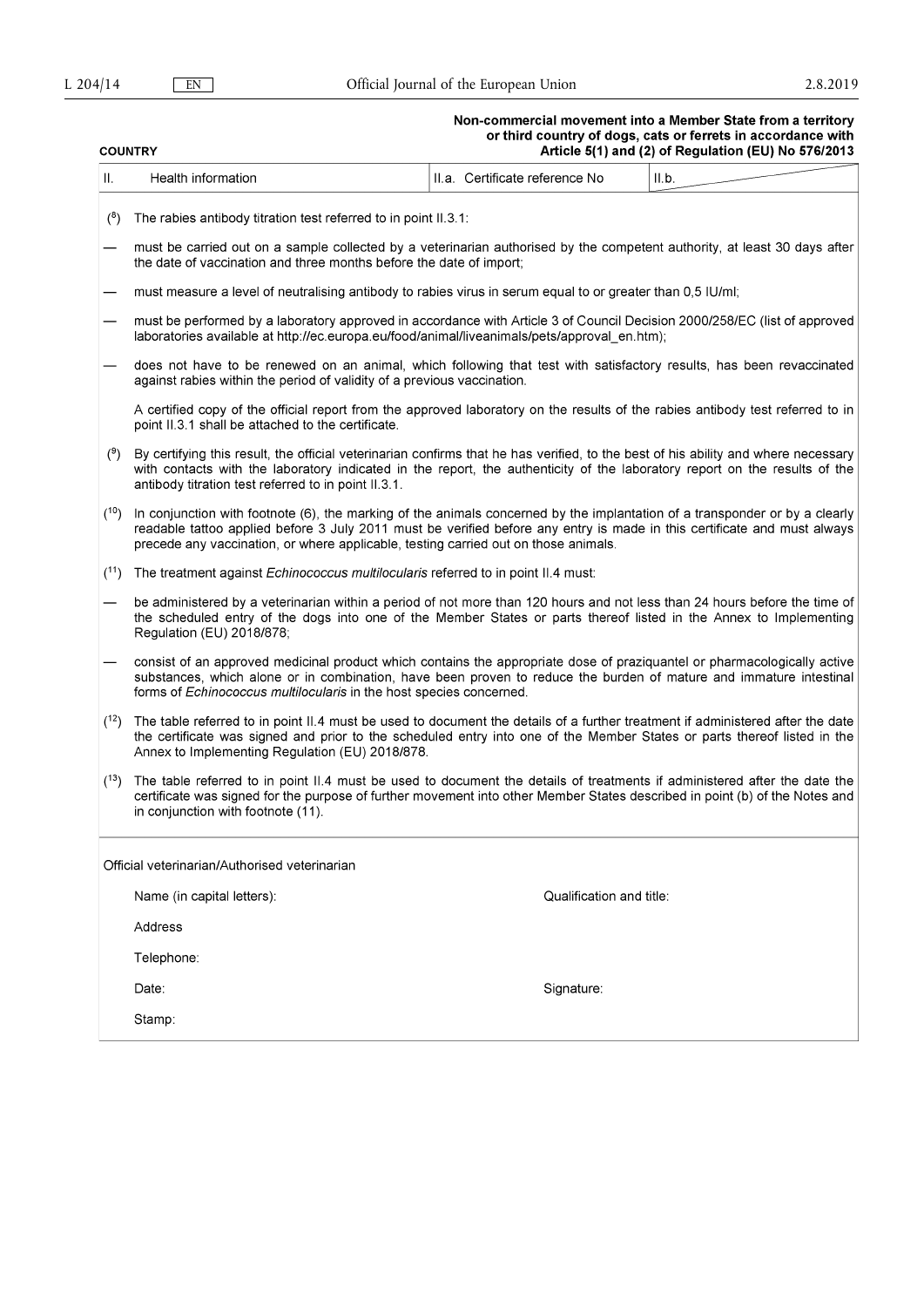## Non-commercial movement into a Member State from a territory or third country of dogs, cats or ferrets in accordance with **COUNTRY** Article 5(1) and (2) of Regulation (EU) No 576/2013  $\ensuremath{\mathsf{H}}\xspace.$ II.a. Certificate reference No  $II.b.$ Health information Endorsement by the competent authority (not necessary when the certificate is signed by an official veterinarian) Name (in capital letters): Qualification and title: Address Telephone: Signature: Date: Stamp: Official at the travellers' point of entry (for the purpose of further movement into other Member States) Name (in capital letters): Title: Address Telephone: Email address: Date of completion of the documentary and identity checks: Stamp:' Signature: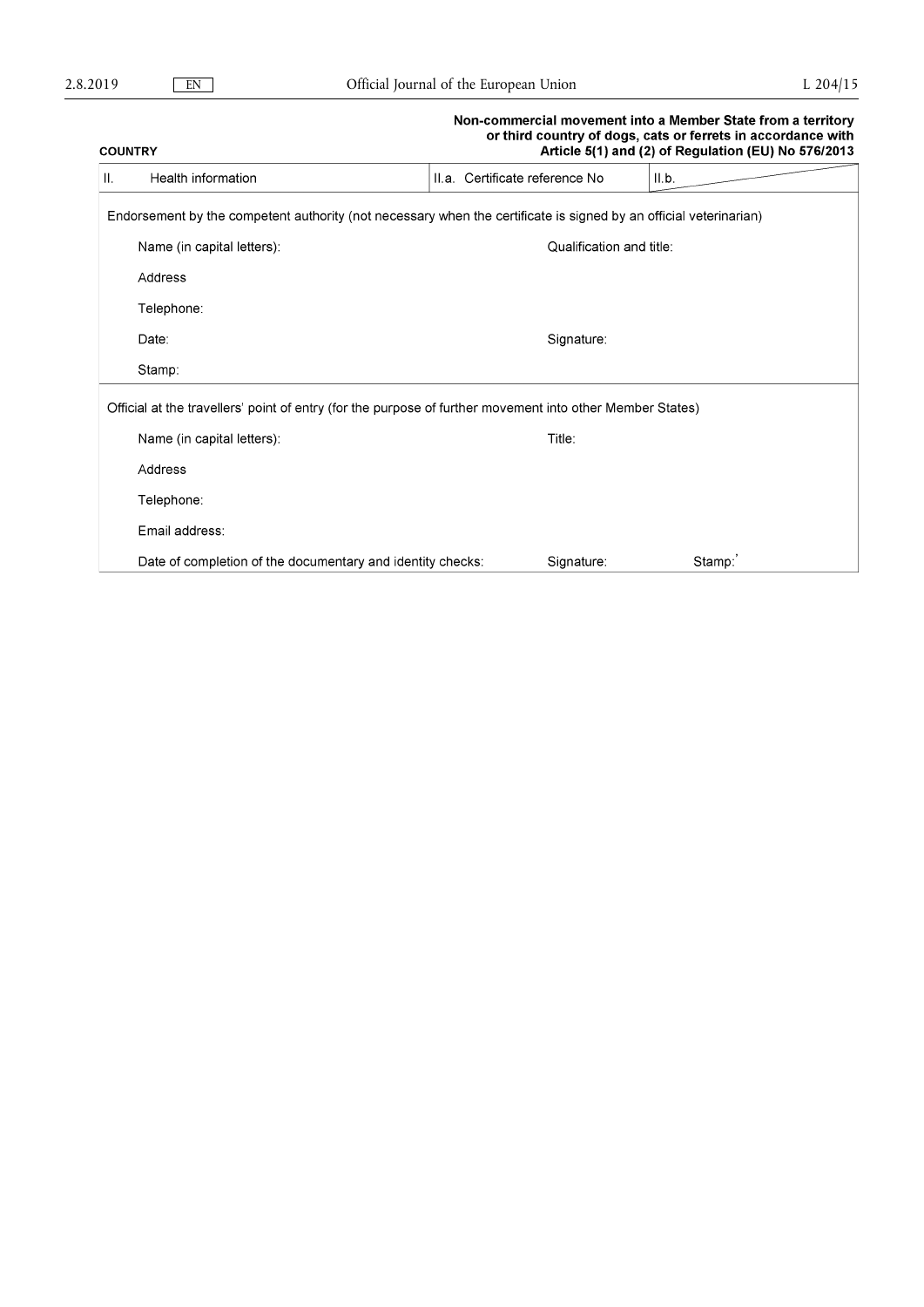### PART 2

#### **Explanatory notes for completing the animal health certificates**

- (a) Where the certificate states that certain statements shall be kept as appropriate, statements which are not relevant may be crossed out and initialled and stamped by the official veterinarian, or completely deleted from the certificate.
- (b) The original of each certificate shall consist of a single sheet of paper, or, where more text is required it must be in such a form that all sheets of paper required are part of an integrated whole and indivisible.
- (c) The certificate shall be drawn up in at least one of the official languages of the Member State of entry and in English. It shall be completed in block letters in at least one of the official languages of the Member State of entry or in English.
- (d) If additional sheets of paper or supporting documents are attached to the certificate, those sheets of paper or document shall also be considered as forming part of the original of the certificate by the application of the signature and stamp of the official veterinarian, on each of the pages.
- (e) When the certificate, including additional sheets referred to in point (d), comprises more than one page, each page shall be numbered (page number of total number of pages) at the end of the page and shall bear at the top of each page the certificate reference number that has been designated by the competent authority.
- (f) The original of the certificate shall be issued by an official veterinarian of the territory or third country of dispatch or by an authorised veterinarian and subsequently endorsed by the competent authority of the territory or third country of dispatch. The competent authority of the territory or third country of dispatch shall ensure that rules and principles of certification equivalent to those laid down in Directive 96/93/EC are followed.

The colour of the signature shall be different from that of the printing. This requirement also applies to stamps other than those embossed or watermarked.

## **▼B**

<sup>(</sup>g) The certificate reference number referred to in Boxes I.2 and II.a shall be issued by the competent authority of the territory or third country of dispatch.